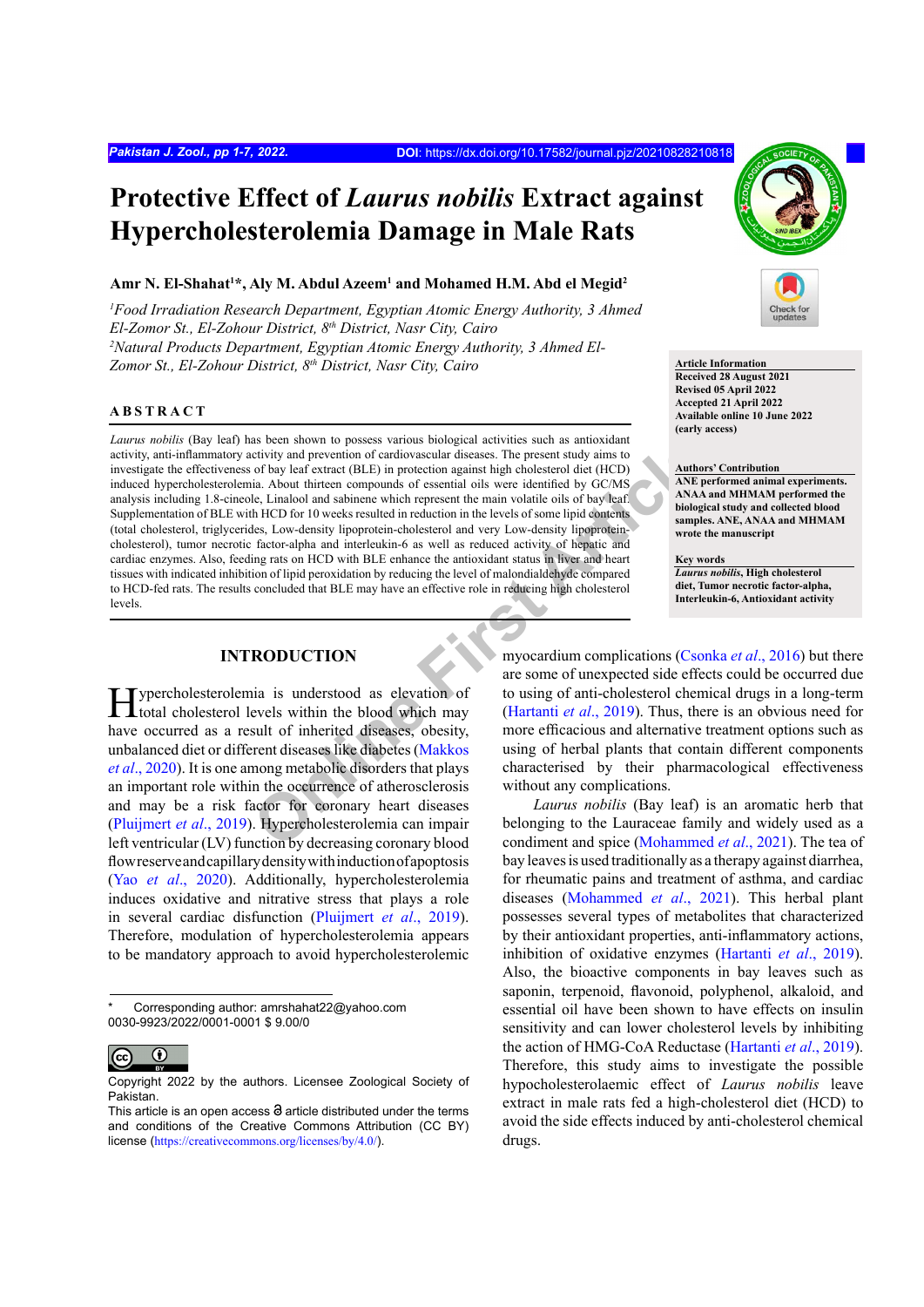# **MATERIALS AND METHODS**

All experiments were carried out during 2021 at the Egyptian atomic energy authority, food irradiation department. Chemicals and reagents were purchased from Sigma Chemical Co. (St. Louis, MO, USA).

#### *Essential oil components of* Laurus nobilis

Fresh Bay leaf leaves (*Laurus nobilis*) were purchased from local market (Cairo, Egypt). Separation and identification of essential oil components were performed by using Gas chromatography instrument, Model Hewlett-Packard- MS (5970) series II Condition analysis as follow: Column: 30m hp Methyl silicon 0.1mm; Temperature: Initial 60 ºC; Rate: 3 ºC/ min up to 240 ºC; Carrier gas: Helium 1.0 ml/min; Injection port; Temperature: 250 ºC; Detector temperature: 270ºC; Integration: By using HP software Data; Injection volume: 0.3ml. The isolated peaks were identified by matching with data from the library of mass spectra and compared to those of authentic compounds and published data (Adams, [1995\)](#page-4-0). Quantitative determination was carried out based on peak area integration.

#### *Preparation of Bay leaves extract (BLE)*

Bay leaves (BL) were cleaned, washed and dried at room temperature. Then, leaves were grounded for 2 min by electrical grinder.20 g of the leaves were soaked in 200 mL distilled water and was heated at 70 °C in 10 min. by a heater-stirrer (500 r/min). Finally, all the plant residues were removed by filtration and centrifugation of the extract.

#### *Experimental animal*

Male albino rats Sprague Dawley (170 to 200g body weight (B. wt.)) were purchased from the Egyptian Holding Company for Biological Products and Vaccines (Cairo, Egypt) and used for the different investigations carried out in the present study. Rats were acclimated to controlled laboratory conditions for two weeks. Rats were maintained on rodent diet and tap water ad libitum. All animals' procedures were carried out in accordance with the Ethics Committee of the National Research Centre conformed to the Guide for the Care and Use of Laboratory Animals, published by the US National Institutes of Health (NIH Publication No. 85-23, 1996). The high-cholesterol diet (HCD) contained 100 g cholesterol, 30 g propyl thiouracil, and 100 g cholic acid in 1 L of peanut oil [\(Inoue](#page-5-1) *et al*[., 1990\)](#page-5-1).

#### *Experimental design*

The study was performed on the adult male rats

divided in four groups, each of 7 rats: Group 1 (Control group): was rats fed with normal pellet diet for 10 weeks, group 2 (HCD group): was fed with HCD for 10 weeks, group 3 (BLE group): was given 200 mg  $kg^{-1}$  of BLE (Mohammed *et al*.,2021) that administered every day orally using intragastric tube for  $10<sup>th</sup>$  weeks during the examination and group 4 (HCD and BLE): was fed with HCD plus BLE (200 mg/kg B.wt./day/10 weeks) by using intragastric tube.

At the end of  $10<sup>th</sup>$  week, rats were fasted for 24 h and anaesthetized with diethyl ether. Blood samples were collected through heart puncture and allowed to coagulate and centrifuged for to obtain serum for biochemical analysis. Also, liver and heart tissues were removed for biochemical investigation.

# *Biochemical analysis*

**Con[t](#page-5-2)ains the tend of the set of the set of the set of the set of the set of the set of the set of the set of the set of the set of the set of the set of the set of the set of the set of the set of the set of the set of t** Total cholesterol (TC), triglycerides (TG) and highdensity lipoprotein-cholesterol (HDL-C) were determined according to procedure described by Allain *et al*[. \(1974\)](#page-4-1), Fossati and Prencipe (1982) and Demacker *et al*. (1980), respectively. Low-density lipoprotein-cholesterol and very low-density lipoprotein-cholesterol were evaluated according to Friedwald's formula ([Friedwald](#page-5-3) *et al*., 1972) by the following equations: LDL-C (mg/dl) =  $TC$ - $(TG/5+HDL-C)$ , vLDL  $(mg/dl) = TG/5$ . The levels of lactate dehydrogenase (LDH) and creatine phosphokinase (CPK) were determined by the method of [King \(1965\).](#page-5-4) Creatinine kinase-MB (CK-MB) and cardiac troponin I (cTnI) were performed by ELISA technique (BioSource International, Camarillo, CA, USA) according to the manufacturer's instructions. The activity of serum aspartate transaminase (AST) and alanine transaminase (ALT) was estimated according to Reitman and Frankel (1957), serum γ-glutamyl transferase (GGT) was assessed according to Rosalki (1975) and serum alkaline phosphatase activity (ALP) was assessed according to [Kind and King \(1954\).](#page-5-5) Detection of serum tumour necrotic factor-alpha (TNF- $\alpha$ ) and interleukin-6 (IL-6) was performed by ELISA technique (BioSource International, Camarillo, CA, USA) according to the manufacturer's instructions.

> Hepatic and cardiac tissues (100 mg tissue/ml buffer) were homogenized in 50 mM phosphate buffer (pH 7.2; St. Louis, MO, USA); the homogenates were then centrifuged at 1,200 x g for 15 min and the supernatant was used for determination of the concentration of malondialdehyde (MDA)was according to Yoshioka *et al*. (1979), GSH content by Beutler *et al*. (1963), superoxide dismutase activity (SOD) by the method of Minami and Yoshikawa (1979) and catalase activity (CAT) by [Johansson and Borg](#page-5-6) [\(1988\)](#page-5-6).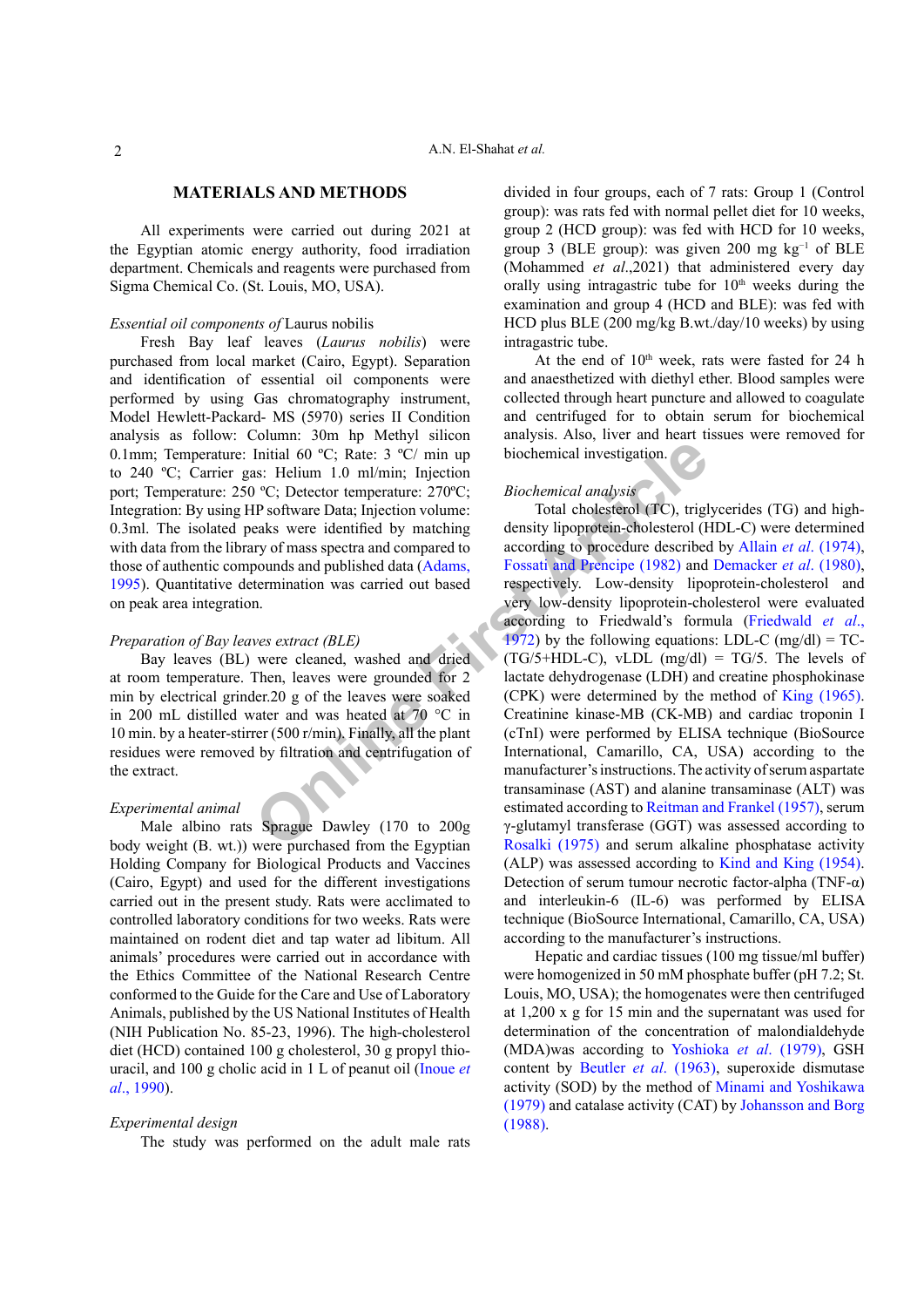#### *Statistical analysis*

Results were presented as mean  $\pm$  SE (n= 6). Experimental data were analysed using one way analysis of variance (ANOVA). Duncan's multiple range test was used to determine significant differences between means. Data were statistically analysed by the aid of Statistical Package of the Social Sciences, SPSS version 25 (copyrighted by IBM SPSS software, USA). Differences between means were considered significant at  $P < 0.05$ .

### **RESULTS**

Table I shows the essential oil contents extracted from bay leaves. 1.8-cineole represents the main volatile oil with value 36.42g/100 g, followed by Linalool 15.17  $g/100$  g and sabinene 9.39 g/100 g.

As shown in the results under the influence of HCD a significant increase was observed in the level of lipid profile contents (TC, TG, LDL-C, vLDL-C), inflammatory factors (TNF- $\alpha$  and IL-6), liver and cardiac markers (ALP, γGT, ALT, AST, LDH, CK-MB and cTnI) and the level of hepatic and cardiac MDA accompanied by reduction in the level of HDL-C, GSH and the activity of SOD and CAT compared to control group (Tables II, III).

Supplementation of HCD-rats with BLE caused significant reduction in the levels of TC, TG, LDL-C, vLDL-C, TNF-α, IL-6, ALP, γGT, ALT, AST, LDH, CK-

MB, cTnI and MDA associated with significant elevation in the level of HDL-C, GSH and the activity of antioxidant enzymes (SOD and CAT) compared to rats fed with HCD.

|          |  | Table I. Essential oil contents extracted from <i>Laurus</i> |  |
|----------|--|--------------------------------------------------------------|--|
| nobilis. |  |                                                              |  |

| JSA). Differences between means<br>cant at $P < 0.05$ .                                                                                                                                                                                                                        |                                | S. No                         | Compound                       | Rt. (min)                      | g/100 g |
|--------------------------------------------------------------------------------------------------------------------------------------------------------------------------------------------------------------------------------------------------------------------------------|--------------------------------|-------------------------------|--------------------------------|--------------------------------|---------|
|                                                                                                                                                                                                                                                                                |                                | 1                             | $\alpha$ -Thujene              | 15.38                          | 0.37    |
| <b>RESULTS</b>                                                                                                                                                                                                                                                                 |                                | 2                             | $\alpha$ -Pinene               | 15.48                          | 3.11    |
|                                                                                                                                                                                                                                                                                | 3                              | Sabinene                      | 16.17                          | 9.39                           |         |
| e essential oil contents extracted                                                                                                                                                                                                                                             |                                | $\overline{4}$                | $\beta$ -Pinene                | 16.20                          | 2.86    |
| ineole represents the main volatile                                                                                                                                                                                                                                            | 5                              | $\beta$ -Myrcene              | 16.50                          | 1.24                           |         |
| 100 g, followed by Linalool 15.17<br>.39 $g/100$ g.                                                                                                                                                                                                                            | 6                              | 1.8-Cineole                   | 17.13                          | 36.42                          |         |
| esults under the influence of HCD                                                                                                                                                                                                                                              | 7                              | $\gamma$ -Terpinene           | 17.60                          | 0.61                           |         |
| was observed in the level of lipid                                                                                                                                                                                                                                             | 8                              | $\alpha$ -Terpinolene         | 18.10                          | 0.26                           |         |
| G, LDL-C, vLDL-C), inflammatory                                                                                                                                                                                                                                                | 9                              | $\beta$ -Terpineol            | 18.32                          | 0.32                           |         |
| 6), liver and cardiac markers (ALP,<br>10<br>CK-MB and cTnI) and the level of<br>11<br>A accompanied by reduction in the<br>12 <sup>°</sup><br>and the activity of SOD and CAT<br>13<br>oup (Tables II, III).<br>of HCD-rats with BLE caused<br>n the levels of TC, TG, LDL-C, |                                |                               | Linalool                       | 18.37                          | 15.17   |
|                                                                                                                                                                                                                                                                                |                                |                               | Terpinen-4-ol                  | 19.60                          | 1.03    |
|                                                                                                                                                                                                                                                                                |                                |                               | $\alpha$ - Terpinyl acetate    | 22.48                          | 10.05   |
|                                                                                                                                                                                                                                                                                |                                |                               | $\alpha$ -Farnesene            | 24.98                          | 2.62    |
|                                                                                                                                                                                                                                                                                |                                |                               | Total                          |                                | 83.45   |
|                                                                                                                                                                                                                                                                                |                                |                               | Total unknown                  |                                | 16.55   |
| , ALP, γGT, ALT, AST, LDH, CK-                                                                                                                                                                                                                                                 |                                |                               |                                |                                |         |
| leaves extract (BLE) on lipid profile, liver function, heart function, $TNF-\alpha$ and interleukin-6                                                                                                                                                                          |                                |                               |                                |                                |         |
| et (HCD) induced hypercholesteraemic rats.                                                                                                                                                                                                                                     |                                |                               |                                |                                |         |
|                                                                                                                                                                                                                                                                                |                                |                               |                                |                                |         |
| $\mathbf C$                                                                                                                                                                                                                                                                    | <b>BLE</b>                     |                               | <b>HCD</b>                     | <b>HCD &amp; BLE</b>           |         |
| 146.18±6.92c                                                                                                                                                                                                                                                                   | $140.73 \pm 6.43$ °            |                               | $285.46 \pm 7.62$ <sup>a</sup> | $192.27 \pm 6.37$ <sup>b</sup> |         |
| 109.45±5.83°                                                                                                                                                                                                                                                                   | $102.54 \pm 5.12$ <sup>c</sup> |                               | $207.32 \pm 5.71$ <sup>a</sup> | $146.34\pm4.92^b$              |         |
| $41.58 \pm 2.64$ <sup>a</sup><br>43.92±2.45 <sup>a</sup><br>$76.20 \pm 4.24c$<br>$92.71 + 4.16c$                                                                                                                                                                               |                                | $30.68 \pm 1.29$ <sup>c</sup> | $37.83 \pm 1.46$ <sup>b</sup>  |                                |         |
|                                                                                                                                                                                                                                                                                |                                | $212.22 + 60a$                | 125 19 $\pm$ 6 12b             |                                |         |

**Table II. Effect of bay leaves extract (BLE) on lipid profile, liver function, heart function, TNF-α and interleukin-6 in high cholesterol diet (HCD) induced hypercholesteraemic rats.**

| <b>Parameters</b>      | $\mathbf C$                    | BLE                             | <b>HCD</b>                     | <b>HCD &amp; BLE</b>           |  |
|------------------------|--------------------------------|---------------------------------|--------------------------------|--------------------------------|--|
| $TC$ (mg/dl)           | $146.18 \pm 6.92$ <sup>c</sup> | $140.73 \pm 6.43$ °             | $285.46 \pm 7.62$ <sup>a</sup> | $192.27 \pm 6.37$ <sup>b</sup> |  |
| $TG \, (mg/dl)$        | $109.45 \pm 5.83$ <sup>c</sup> | $102.54 \pm 5.12$ °             | $207.32 \pm 5.71$ <sup>a</sup> | $146.34\pm4.92^b$              |  |
| $HDL-C$ (mg/dl)        | $41.58 \pm 2.64$ <sup>a</sup>  | $43.92 \pm 2.45$ <sup>a</sup>   | $30.68 \pm 1.29$ °             | $37.83 \pm 1.46$ <sup>b</sup>  |  |
| $LDL-C$ (mg/dl)        | $82.71 \pm 4.16$ °             | $76.30 \pm 4.24$ °              | $213.32 \pm 5.68^a$            | $125.18\pm6.13^b$              |  |
| $vLDL-C(mg/dl)$        | $21.89 \pm 1.48$ c             | $20.50 \pm 1.56$ °              | $41.46 \pm 1.85$ <sup>a</sup>  | $29.26 \pm 1.44$ <sup>b</sup>  |  |
| AST (U/ml)             | $31.52 \pm 1.57$ °             | $30.42 \pm 1.38$ °              | $54.24 \pm 2.31$ <sup>a</sup>  | $42.58 \pm 1.73$ <sup>b</sup>  |  |
| $ALT$ (U/ml)           | $28.65 \pm 1.42$ <sup>c</sup>  | $26.47 \pm 0.92$ <sup>c</sup>   | $49.52 \pm 1.76$ <sup>a</sup>  | $37.65 \pm 0.93^b$             |  |
| ALP(U/100ml)           | $6.58 \pm 0.64$ °              | $5.87 \pm 0.71$ °               | $21.23 \pm 0.81$ <sup>a</sup>  | $15.24 \pm 0.67$ <sup>b</sup>  |  |
| $\gamma$ GT (U/ml)     | $5.12 \pm 0.48$ <sup>c</sup>   | $4.86 \pm 0.42$ <sup>c</sup>    | $13.25 \pm 0.63$ <sup>a</sup>  | $8.29 \pm 0.61$ <sup>b</sup>   |  |
| LDH (U/ml)             | $229.31 \pm 16.21$ °           | $223.61 \pm 18.65$ °            | 539.43±19.27 <sup>a</sup>      | $345.31 \pm 17.12^b$           |  |
| $CPK$ (U/L)            | $259.65 \pm 7.59$ °            | $256.71 \pm 9.82$ <sup>c</sup>  | $464.29 \pm 10.10^a$           | $308.34\pm9.95^{\circ}$        |  |
| $CK-MB(ng/mL)$         | $3.15 \pm 0.69$ °              | $3.11 \pm 0.76$ <sup>c</sup>    | $7.29 \pm 1.22$ <sup>a</sup>   | $4.97 \pm 0.97$ <sup>b</sup>   |  |
| $C T nI$ ( $ng/mL$ )   | $24.63 \pm 1.57$ °             | $23.59 \pm 1.34$ °              | $62.74 \pm 2.86^{\mathrm{a}}$  | $36.17 \pm 1.48$ <sup>b</sup>  |  |
| TNF-- $\alpha$ (pg/mL) | $621.34 \pm 24.51$ °           | $609.37 \pm 21.72$ <sup>c</sup> | $908.23 \pm 37.15^a$           | $702.43 \pm 32.11^b$           |  |
| IL-6 $(pg/mL)$         | $321.25 \pm 22.41$ °           | $315.37 \pm 21.13$ °            | 492.38±26.97 <sup>a</sup>      | $371.21 \pm 23.16^b$           |  |

TC, total cholesterol; TG, triglycerides; HDL-C, high-density lipoprotein-cholesterol; LDL-C, Low-density lipoprotein-cholesterol; vLDL-C, very Lowdensity lipoprotein-cholesterol. ALT, alanine transaminase; AST, aspartate transaminase; ALP, alkaline phosphatase; γGT, γ-glutamyl transferase; LDH, lactate dehydrogenase; CPK, creatine phosphokinase; CK-MB, creatinine kinase-MB; cTnI, cardiac troponin I; TNF-α, tumour necrotic factor-alpha; IL-6; interleukin-6. Values are expressed as means  $\pm$  S.E. (n=7). Values in the same row with different superscript are significantly different at P<0.05.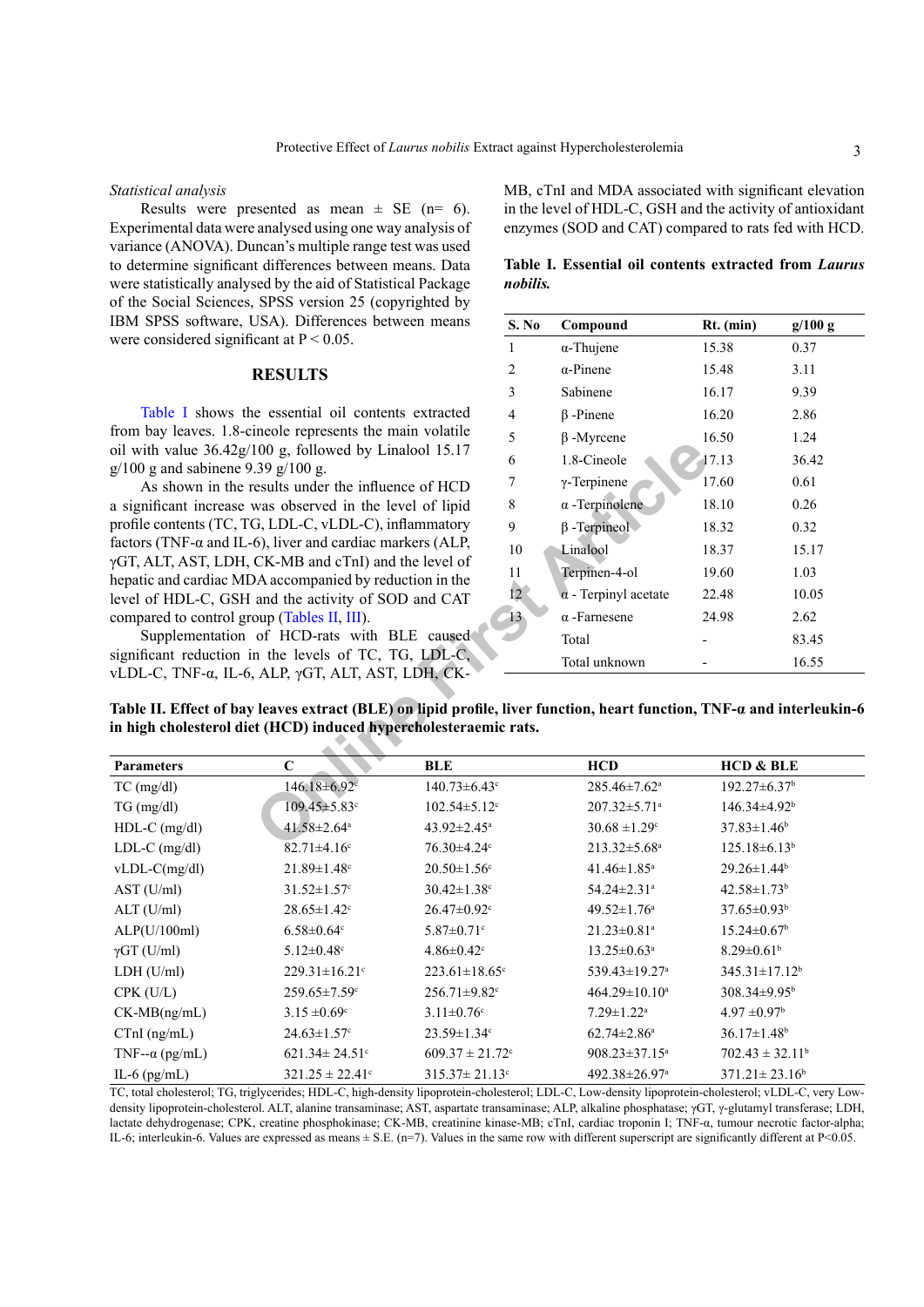| <b>Parameters</b>          |       | C                             | <b>BLE</b>                    | <b>HCD</b>                     | <b>HCD</b> and <b>BLE</b>     |
|----------------------------|-------|-------------------------------|-------------------------------|--------------------------------|-------------------------------|
| <b>MDA</b>                 | Liver | $223.12\pm4.17$ °             | $216.42 \pm 5.20$ °           | $386.12 \pm 7.14$ <sup>a</sup> | $259.36\pm6.12^b$             |
| $(n \text{ mol/g tissue})$ | Heart | $136.25 \pm 4.31$ °           | $137.42 \pm 4.51$ °           | $241.63 \pm 5.36^{\circ}$      | $172.40\pm4.22^b$             |
| <b>GSH</b>                 | Liver | $34.32 \pm 0.61$ <sup>a</sup> | $36.56 \pm 0.92$ <sup>a</sup> | $16.92 \pm 0.57$ °             | $28.91 \pm 0.92^b$            |
| (mg/gtissue)               | Heart | $5.39 \pm 0.26^{\circ}$       | $5.89 \pm 0.25^{\circ}$       | $3.05 \pm 0.21$ °              | $4.81 \pm 0.24^b$             |
| <b>SOD</b>                 | Liver | $45.71 \pm 1.23$ <sup>a</sup> | $47.35 \pm 1.17$ <sup>a</sup> | $26.35 \pm 1.30$ °             | $39.21 \pm 1.19^b$            |
| (U/mg protein)             | Heart | $28.57 \pm 1.34$ <sup>a</sup> | $29.32 \pm 1.28$ <sup>a</sup> | $17.24 \pm 1.16$ <sup>c</sup>  | $21.96 \pm 1.19^b$            |
| <b>CAT</b>                 | Liver | $49.83 \pm 1.61$ <sup>a</sup> | 50.91 $\pm$ 1.72 <sup>a</sup> | $31.76 \pm 1.52$ <sup>c</sup>  | $44.15 \pm 1.35^b$            |
| (U/mg protein)             | Heart | $42.95 \pm 1.35^a$            | $44.18 \pm 1.30^a$            | $21.62 \pm 1.23$ °             | $35.29 \pm 1.27$ <sup>b</sup> |

**Table III. Effect of BLE on hepatic and cardiac lipid peroxidation and antioxidant status in high cholesterol diet (HCD) induced hypercholesteraemic rats.**

MDA, malondialdehyde; GSH, glutathione; SOD, superoxide dismutase; CAT, Catalase. Values are expressed as means  $\pm$  S.E. (n=7). Values in the same row with different superscript are significantly different at P<0.05.

# **DISCUSSION**

Feeding high-cholesterol diet (HCD) on a long term is one of risk factors that can cause arteriosclerosis, thrombosis and infarction (Csonka *et al*., 2016). Bay leaves represent a good source of bioactive components that help to elevate the total antioxidant status and protect against lipid peroxidation induced by oxidative stress ([Casamassima](#page-4-2) *et al*., 2017).

The results of essential oil composition revealed that bay leaf possesses a lot of effective volatile oils that characterized by their antioxidant properties such as 1.8-cineole, Linalool and sabinene. These results agree with the results of Da Silveira *et al*. (2014) and Flamini *et al*[. \(2007\)](#page-5-7). The composition of the essential oil is highly affected by genotype of the plant species, seasonality, and geographic and weather conditions (Da Silveira *et al*., [2014\)](#page-4-3).

The obtained results revealed that there is a significant increase in lipid profile in HCD- group compared to control group. Li *et al*[. \(2011\)](#page-5-8) concluded that long-lasting high-fat diet leads to lipid metabolism disturbance and hyper-lipidemia by reducing lipid metabolic enzymes such as hepatic lipase and lipoprotein lipase. The study of [Fungwe](#page-5-9) *et al*. (1994) demonstrated that severe hypercholesterolemia resulted in inhibition of rate-limiting enzyme in cholesterol catabolism cholesterol 7a-hydroxylase, enhancement of hepatic TG synthesis and the reduction of fatty acid beta-oxidation. The increased serum levels of LDL-C and vLDL-C in this study indicate that more cholesterol and triglyceride are being transported from the liver to the extra-hepatic tissues to be taken up by those tissues ([Adekunle](#page-4-4) *et al*., 2013). Additionally, feeding HCD found to increase the level of LDL-C which could be attributed to the ability of cholesterol and saturated fatty acids included in the diet to induce down regulation in LDL

receptors (Mustad *et al*., 1997). The elevation of LDL-C, total cholesterol, triglycerides, and reduction of HDL can lead to the development and progression of atherosclerosis (Adams, 2005).

**Exampl[e](#page-5-7) the summand and the summand summand and the summand of the summand of the summand of the summand of the summand properties and the distribution (Csonka** *et al.***, 2016). Bay that can cause arteriosclerosis, (Adams,** Also, the results showed that HCD induced over production of free fatty acids into blood stream resulted in excessive release of pro-inflammatory adipocytokines such as IL-6 and TNFα (Soto-Vaca *et al*., 2013) with marked elevation in the level of hepatic and cardiac MDA and reduction of GSH content and the activity of antioxidant enzymes (SOD and CAT) when compared with control group. The inflammation and oxidation induced by feeding HCD can cause cellular damage, loss of functional integrity, and/ or permeability of cell membrane that can induce the leakage of LDH, CPK, AST, ALT ([Dikshit](#page-5-10) *et al*., 1995) and CK-MB into the plasma (Mitani *et al*., 2003). The release of these enzymes from the damaged hepatic or myocardial membranes indicates hypercholesterolemiainduced hepatic and myocardial necrosis ([Fouad, 2020\)](#page-5-11).

A significant reduction in the group of rats integrated with HCD and BLE has been observed in the level of lipid contents, enzymatic parameters of liver and heart function, Ro-inflammatory factors (IL-6 and TNF- $\alpha$ ) and MDA. While a marked elevation in the same group has been observed in the level of HDL-C, GSH content and the activity of antioxidant enzymes (SOD and CAT) when compared with the hypercholesterolemic group. The results agreed with [Casamassima](#page-4-6) *et al*. (2016) who showed the bay leaf recovering lipid profile in hyperlipidaemic rabbits. [Asadi-Samani](#page-4-7) *et al*. (2014) reported that medicinal plants such as bay leaf may reduce hyperlipidaemia, supress atherosclerosis and vascular endothelium damage. The effect of BLE could be attributed to its content of essential oil, flavonoids and phenolic compounds that induced improvements in insulin sensitivity which would lead to improvements in the level of glucose and blood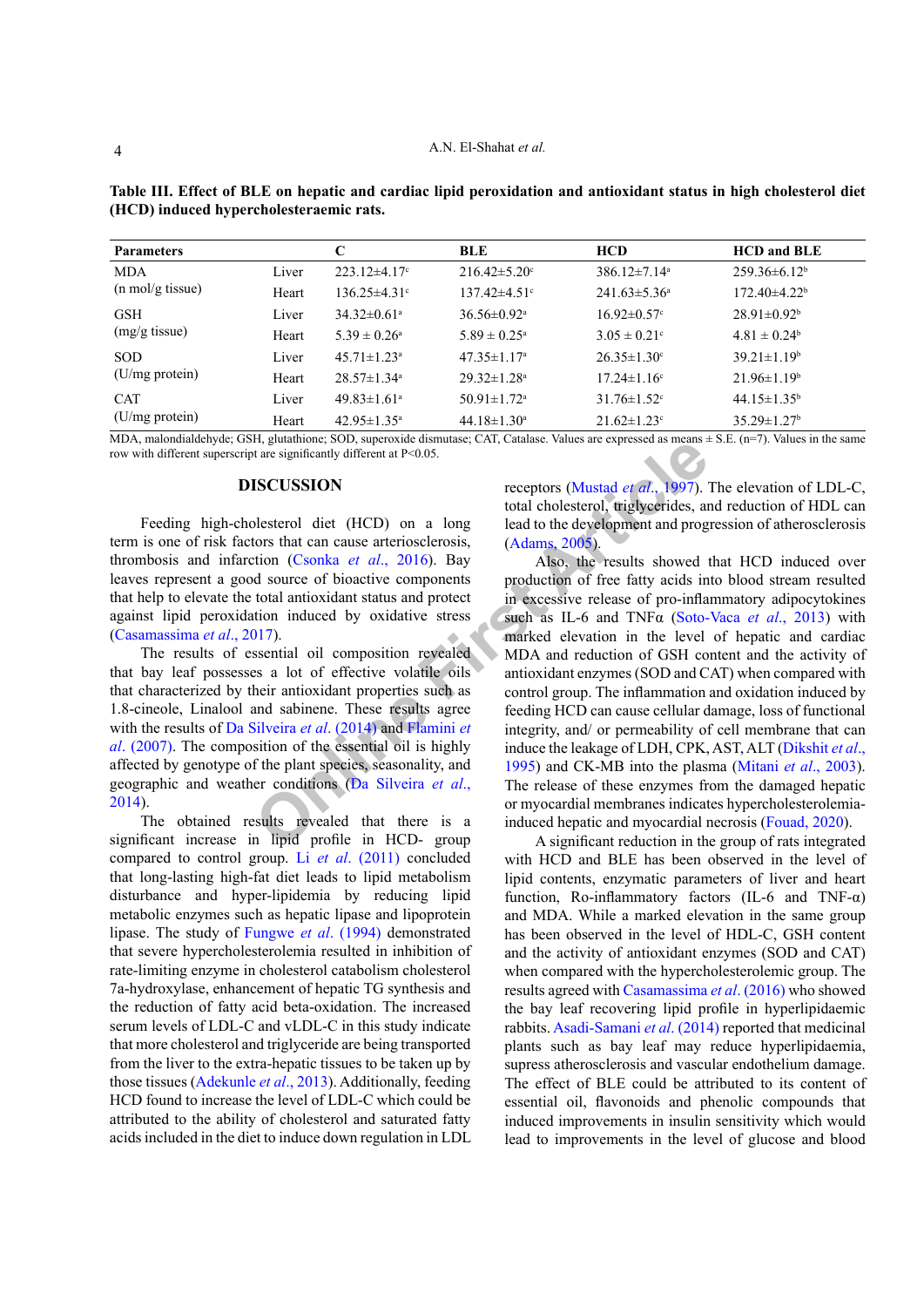lipids ([Al-Samarrai](#page-4-8) *et al*., 2017). [Aljamal \(2010\)](#page-4-9) suggested that there is a positive effect of bay leaves consumption in preventing atherosclerosis by increasing the level of HDL that can prevent the accumulation of lipid peroxides on LD. [Gasparyan](#page-5-12) *et al*. (2015) found that injection of ethanol extract of dried bay leaves in carbon tetrachloride-mice improved liver function by reducing the level of ALT, AST, ALP and gamma-GT. The antioxidant effect of BLE could be related to Bay leaves' scavenger activity of essential oil and its main components that can reduce superoxide and hydroxyl radicals ([Basak and Candan, 2013\)](#page-4-10). In addition, [Casamassima](#page-4-6) *et al*. (2016) indicated that the antioxidant activity of bay leaves could be attributed to the ability of its phenol compounds to act as donors of hydrogen, metal chelators and radical scavenger of peroxides and superoxides.

### **CONCLUSION**

Microsofter of peroxides and<br>
Basak, S.S., and Candan, F.,<br>
mobi[l](https://doi.org/10.1016/S1995-7645(14)60199-1)is L. essential oil a<br>
on a-gluotesidase and Towards are tresent research underline that the<br>
scavenging activity. *Iran*.<br>
lesterolemia with bay leaf leaves The results of present research underline that the treatment of hypercholesterolemia with bay leaf leaves extract is highly effective in lowering hyperlipidaemia. Also, the results obtain that BLE has high potential effect in improving liver function and preventing atherosclerosis and controlling the oxidative status. The effective role of BLE could be attributed to the presence of several type of essential oil (1.8-cineole, Linalool and sabinene) that have been identified in this study by using Gas chromatography instrument.

*Statement of conflict of interest*

The authors have declared no conflict of interest.

# **REFERENCES**

- <span id="page-4-5"></span>Adams, L.B., 2005. *Guidelines for adolescent nutrition services*. Division of Epidemiology and Community Health School of Public Health, University of Minnesota.
- <span id="page-4-0"></span>Adams, R.P., 1995. Identification of essential oil components by gas chromatography/mass spectroscopy. Allured publishing Gorol stream Illinois, USA 310.
- <span id="page-4-4"></span>Adekunle, A.S., Adedeji, A.L., Oyewo, E.O., Adedosu, O.T. and Omotoso, A.T., 2013. Hyperlipidemia induced by atherogenic diet enhanced oxidative stress in the kidney and inflammatory responses: An *in vivo* study. *Asian J. Nat. appl. Sci*., **2**: 82-93.
- <span id="page-4-9"></span>Aljamal, A., 2010. Effects of bay leaves on blood glucose and lipid profiles on the patients with type 1 diabetes. *World Acad. Sci. Eng. Technol*., **4**: 194– 197.
- <span id="page-4-1"></span>Allain, C.C., Poon, L.S., Chan, C.S., Richmond, W., and Fu, P.C., 1974. Enzymatic determination of total serum cholesterol. *Clin. Chem*., **20***:* 470*.* [https://](https://doi.org/10.1093/clinchem/20.4.470) [doi.org/10.1093/clinchem/20.4.470](https://doi.org/10.1093/clinchem/20.4.470)
- <span id="page-4-8"></span>Al-Samarrai, O.R., Naji, N.A., and Hameed, R.R., 2017. Effect of Bay leaf (*Laurus nobilis* L.) and its isolated (flavonoids and glycosides) on the lipids profile in the local Iraqi female rabbits. *Tikrit J. Pure Sci*., **22**: 72-75.
- <span id="page-4-7"></span>Asadi-Samani, M., Bahmani, M., and Rafieian-Kopaei, M., 2014. The chemical composition, botanical characteristic and biological activities of *Borago officinalis*: A review. *Asian Pac. J. trop. Med*., **7**: S22-S28. [https://doi.org/10.1016/S1995-](https://doi.org/10.1016/S1995-7645(14)60199-1) 7645(14)60199-1
- <span id="page-4-10"></span>Basak, S.S., and Candan, F., 2013. Effect of *Laurus nobilis* L. essential oil and its main components on a-glucosidase and reactive oxygen species scavenging activity. *Iran. J. Pharm. Sci*., **12**: 367– 379.
- Beutler, E., Duron, O., and Kelly, B.M., 1963. Improved method for the determination of blood glutathione. *J. Lab. clin. Med*., **61**: 882-888.
- <span id="page-4-2"></span>Casamassima, D., Chiosi, F., Vizzarri, F., Palazzo, M. and Costagliola, C., 2017. The effect of laurus nobilis on the blood and lenses antioxidant activity in rabbit under fat-enriched diet. *Physiol. Res*., **66**: 325-333. [https://doi.org/10.33549/](https://doi.org/10.33549/physiolres.933409) physiolres.933409
- <span id="page-4-6"></span>Casamassima, D., Palazzo, M., Vizzarri, F., Coppola, R., Costagliola, C., Corino, C., and Costanzo, A.D., 2016. Dietary effect of dried bay leaves (*Laurus nobilis*) meal on some biochemical parameters and on plasma oxidative status in New Zealand white growing rabbit. *J. Anim. Physiol. Anim. Nutr*., **2016**: 1-10. <https://doi.org/10.1111/jpn.12584>
- Csonka, C., Sárközy, M., Pipicz, M., Dux, L., and Csont, T., 2016. Modulation of hypercholesterolemiainduced oxidative/nitrative stress in the heart. *Oxid. Med. Cell. Longev*., **2016**: 23. [https://doi.](https://doi.org/10.1155/2016/3863726) [org/10.1155/2016/3863726](https://doi.org/10.1155/2016/3863726)
- <span id="page-4-3"></span>Da Silveira, S.M., Luciano, F.B., Fronza, N.J.A.C., Scheuermann, G.N., and Vieira, C.R.W., 2014. Chemical composition and antibacterial activity of *Laurus nobilis* essential oil towards foodborne pathogens and its application in fresh Tuscan sausage stored at 7 °C. *LWT Fd. Sci. Technol.,* **59**: 86-93.<https://doi.org/10.1016/j.lwt.2014.05.032>
- Demacker, P.N., Vos-Janssen, H.E., Hifmans, A.G.M., Van'tLaar, A. and Jansen, A.P., 1980. Measurement of high- density lipoprotein cholesterol in serum: Comparison of six isolation methods combined with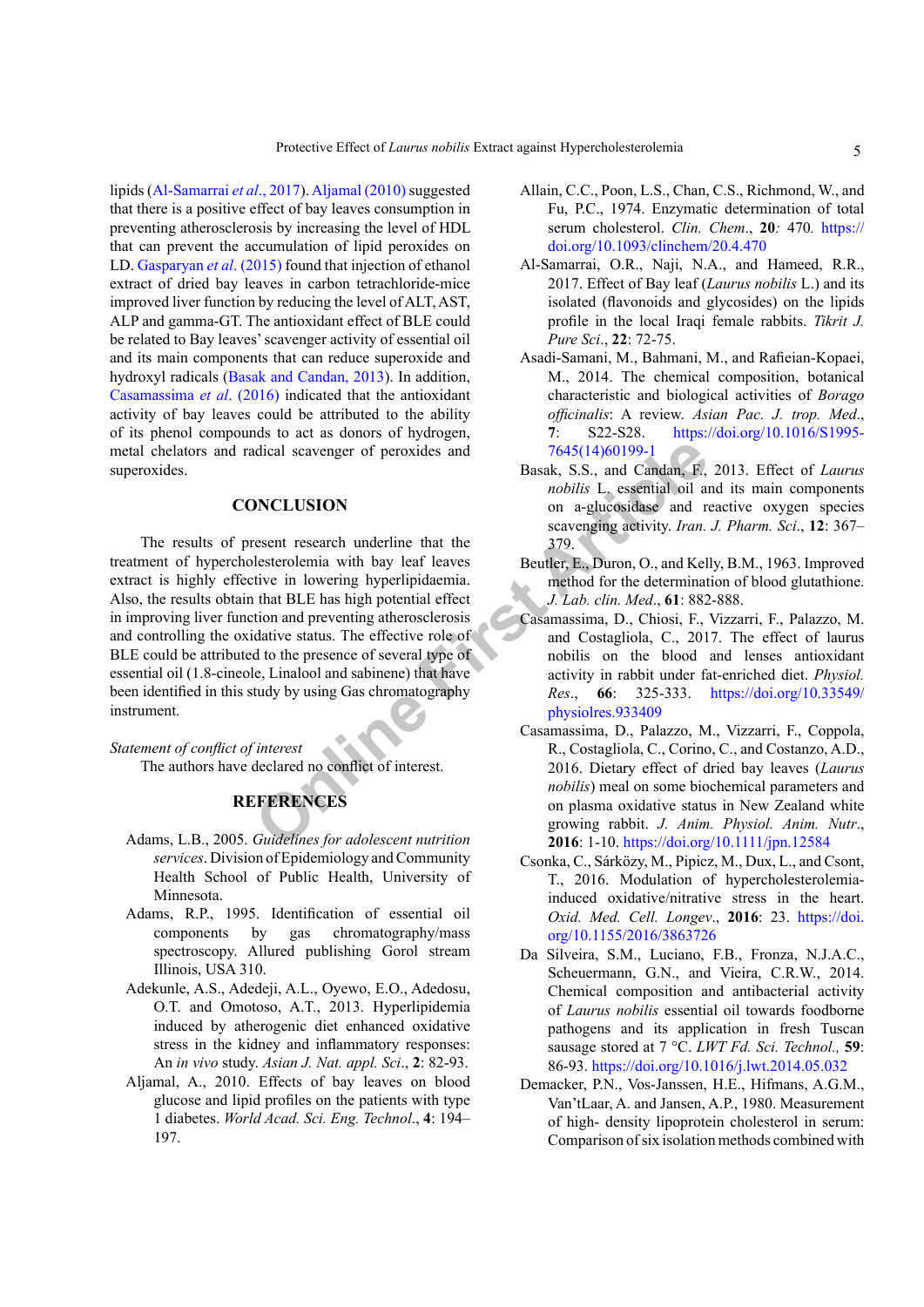enzymatic cholesterol analysis. *Clin. Chem*., **26**: 1780.<https://doi.org/10.1093/clinchem/26.13.1780>

- <span id="page-5-10"></span>Dikshit, M., Rastogi, L., Shukla, R. and Srimal, R.C., 1995. Prevention of ischaemia-induced biochemical changes by curcumin and quinidine in the cat heart. *Indian J. med. Res*. **101**: 31–35.
- <span id="page-5-7"></span>FlaminiG., Tebano M., Cionia P.L., Ceccarini L., Ricci, A.S. and Longo, I., 2007. Comparison between the conventional method of extraction of essential oil of *Laurus nobilis* L. and a novel method which uses microwaves applied in situ, without resorting to an oven. *J. Chromatogr. A*, **1143**: 36-40. [https://doi.](https://doi.org/10.1016/j.chroma.2007.01.031) [org/10.1016/j.chroma.2007.01.031](https://doi.org/10.1016/j.chroma.2007.01.031)
- <span id="page-5-2"></span>Fossati, P., and Prencipe, L., 1982. Serum triglycerides determined calorimetrically with an enzyme that produce hydrogen peroxide. *Clin. Chem*., **28**: 2077. <https://doi.org/10.1093/clinchem/28.10.2077>
- <span id="page-5-11"></span>Fouad, G.I., 2020. Synergistic anti-atherosclerotic role of combined treatment of omega-3 and co-enzyme Q10 in hypercholesterolemia-induced obese rats. *Heliyon*, **6**: e03659. https://doi.org/10.1016/j. [heliyon.2020.e03659](https://doi.org/10.1016/j.heliyon.2020.e03659)
- <span id="page-5-3"></span>Friedwald, W.T., Levy, R.I., and Fredrickson, D., 1972. Estimation of concentration of low-density lipoprotein cholesterol in plasma without use of the preparative ultracentrifuge. *Clin. Chem*., **18**: 499. <https://doi.org/10.1093/clinchem/18.6.499>
- <span id="page-5-9"></span>Fungwe, T.V., Fox, J.E., Cagen, L.M., Wilcox, H.G. and Heimberg, M., 1994. Stimulation of fatty acid biosynthesis by dietary cholesterol and of cholesterol synthesis by dietary fatty acid. *J. Lipid Res*., **35**: 311-318. https://doi.org/10.1016/S0022- [2275\(20\)41220-9](https://doi.org/10.1016/S0022-2275(20)41220-9)
- <span id="page-5-12"></span>Gasparyan, G., Tiratsuyan, S., Kazaryan, S., and Vardapetyan, H., 2015. Effect of *Laurus nobilis* extract on the functioning of liver against  $CCl<sub>4</sub>$ induced toxicity. *J. exp. Biol. agric. Sci*., **3**: 174– 218.
- <span id="page-5-0"></span>Hartanti, L., Yonas, S.M.K., Mustamu, J.J., Wijaya, S., Setiawan, H.K. and Soegianto, L., 2019. Influence of extraction methods of bay leaves (*Syzygium polyanthum*) on antioxidant and HMG-CoA reductase inhibitory activity. *Heliyon*, **5**: e01485. <https://doi.org/10.1016/j.heliyon.2019.e01485>
- <span id="page-5-1"></span>Inoue, Y., Goto, H., Horinuki, R., Kimura, Y. and Toda, T., 1990. Experimental atherosclerosis in the rat carotid artery induced by balloon deendothelialization and hyperlipidemia. *J. Jpn. Atheroscler. Soc*., **18**: 1147–1154. [https://doi.](https://doi.org/10.5551/jat1973.18.12_1147) [org/10.5551/jat1973.18.12\\_1147](https://doi.org/10.5551/jat1973.18.12_1147)
- <span id="page-5-6"></span>Johansson, L.H. and Borg, L.A.H., 1988. A spectrophotometric method for determination of

catalase activity in small tissue samples. *Anal. Biochem*., **74**: 331. [https://doi.org/10.1016/0003-](https://doi.org/10.1016/0003-2697(88)90554-4) [2697\(88\)90554-4](https://doi.org/10.1016/0003-2697(88)90554-4)

- <span id="page-5-5"></span>Kind, P. and King, E., 1954. Estimation of plasma phosphatase by determination of hydrolysed phenol with aminoantipyrine. *J. clin. Pathol*., **7**: 322.<https://doi.org/10.1136/jcp.7.4.322>
- <span id="page-5-4"></span>King, J.,1965. *The dehydrogenases or oxidoreductases lactate dehydrogenase*. In: *Practical Clinical Enzymology*. Van Nostrand Company Ltd, London, pp. 83-93.
- <span id="page-5-8"></span>Li, C., Xin-Bo, M., Yu-Hong, L., Shi-Cheng, P., Yi-Ping, F. and Min, W., 2011. Effects of persimmon leaf total flavonoid on enzyme of lipoprotein metabolism and antioxidation in hyperlipidemia rats. *Chin. J. nat. Med*., **9**: 74. [https://doi.org/10.1016/S1875-](https://doi.org/10.1016/S1875-5364(11)60024-1) 5364(11)60024-1
- Frametrically with an enzyme tha[t](https://doi.org/10.3389/fphys.2019.01564) and antioxidation in hype<br>
ne peroxide. *Clin. Chem.*, **28**: 2077. and. Med., 9: 74. https:<br>
Solution-28.10.2077 5364(11)60024-1<br>
Synergistic anti-atherosclerotic role Makkos, A<sub>ch</sub> Segin, Makkos, A., Szántai, Á., Pálóczi, J., Pipis, J., Kiss, B., Poggi, P., Ferdinandy, P., Chatgilialoglu, A. and Görbe, A., 2020. A comorbidity model of myocardial ischemia/reperfusion injury and hypercholesterolemia in rat cardiac myocyte cultures. *Front. Physiol*., **10**: 1564. [https://doi.](https://doi.org/10.3389/fphys.2019.01564) org/10.3389/fphys.2019.01564
	- Minami, M. and Yoshikawa, H., 1979. A simplified assay method of superoxide dismutase activity for clinical use. *Clin. Chim. Acta*, **92**: 337-342. [https://](https://doi.org/10.1016/0009-8981(79)90211-0) [doi.org/10.1016/0009-8981\(79\)90211-0](https://doi.org/10.1016/0009-8981(79)90211-0)
	- Mitani, H., Egashira, K. and Kimura, M., 2003. HMG-CoA reductase inhibitor, fluvastatin, has cholesterol-lowering independent 'direct' effects on atherosclerotic vessels in high cholesterol diet-fed rabbits. *Pharmacol. Res*., **48**: 417-427. [https://doi.](https://doi.org/10.1016/S1043-6618(03)00184-1) [org/10.1016/S1043-6618\(03\)00184-1](https://doi.org/10.1016/S1043-6618(03)00184-1)
	- Mohammed, R.R., Omer, A.K., Yener, Z., Uyar, A. and Ahmed, A.K., 2021. Biomedical effects of *Laurus nobilis* L. leaf extract on vital organs in streptozotocin-induced diabetic rats: Experimental research. *Annls Med. Surg*., **61**: 188–197. [https://](https://doi.org/10.1016/j.amsu.2020.11.051) [doi.org/10.1016/j.amsu.2020.11.051](https://doi.org/10.1016/j.amsu.2020.11.051)
	- Mustad, V.A., Etherton, T.D., Cooper, A.D., Mastro, A.M., Pearson, T.A., Jonnalagadda, S.S., and Kris-Etherton, P.M., 1997. Reducing saturated fat intake is associated with increased levels of LDLreceptors on mononuclear cells in healthy men and women. *J. Lipid Res*., **38**: 459- 468. [https://doi.](https://doi.org/10.1016/S0022-2275(20)37254-0) [org/10.1016/S0022-2275\(20\)37254-0](https://doi.org/10.1016/S0022-2275(20)37254-0)
	- Pluijmert, N.J., den Haan, M.C., van Zuylen, V.L., Steendijk, P., de Boer, H.C., van Zonneveld, A.J., Fibbe, W.E., Schalij, M.J., Quax, P.H.A. and Atsma, D.E., 2019. Hypercholesterolemia affects cardiac function, infarct size and inflammation